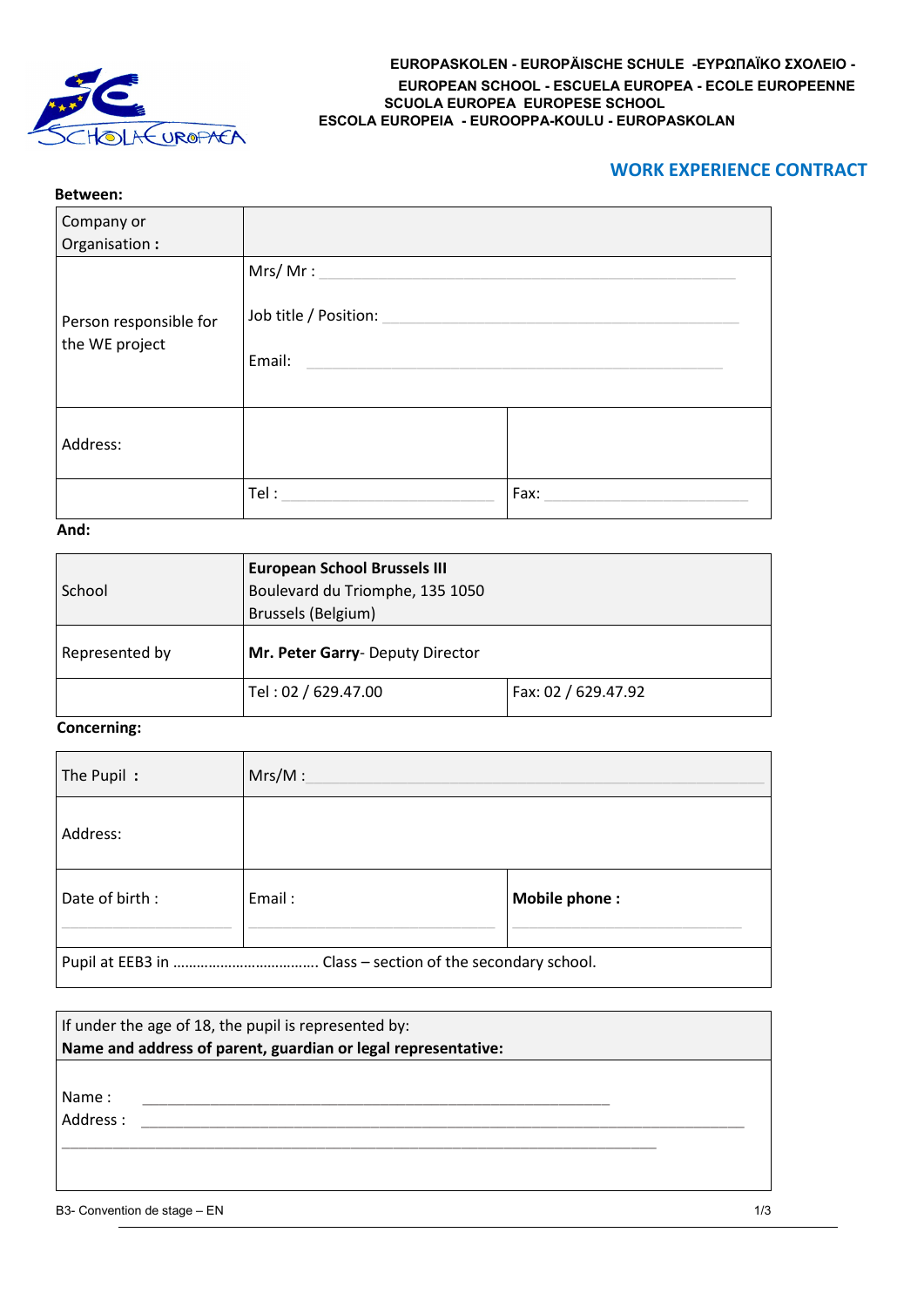## **It is agreed that:**

## **Article 1**

The Company or organisation given above accepts the pupil of the European School of Brussels III named below on a short-term Work Experience project.

## **Article 2**

The Company or Organisation undertakes to take into consideration the work experience needs of the pupil in the choice of work given. The company or organisation undertakes to treat the pupil fairly as regards the provision and exercise of the work experience.

### **Article 3**

| The Work experience will take place from |                                                                                             |  |
|------------------------------------------|---------------------------------------------------------------------------------------------|--|
|                                          | inclusively (Please enter the exact dates of the Work Experience period agreed). The normal |  |
|                                          |                                                                                             |  |

#### **Article 4**

The person responsible for the pupil in the course of his/her work experience is Mr /Mrs **…**……………………………………… Please enter whose contact details are given above

#### **Article 5**

For the School, the coordinators of the Work Experience Programme are **Mrs Theodosia Antoniadou and Mrs Catherine Hodara-Micolier** (IXL-WORK-EXPERIENCE@eursc.eu)

### **Article 6**

The Company or Organisation undertakes to inform the management of the school of any absence on the part of the pupil and of any other problem that may arise during the period of Work Experience.

#### **Article 7**

The teacher will inform the Company or Organisation of any problem that may be encountered or may arise during the period of the Work Experience.

#### **Article 8**

Within the context of the present Work Experience contract, the pupil will continue to be the responsibility of the school at which he/she is enrolled i.e. EEBIII. There shall be no agreement for continued employment between the pupil and the Company or Organisation.

This Work Experience contract is hence subject to the following conditions:

- the pupil remains entirely bound by the School Rules during the period of Work Experience; as such he/she also remains under the school's responsibility and within the boundaries of the school status; the pupil thus receives no remuneration during his/her period of work experience;
- during the period of the Work Experience, the pupil is insured under the terms of the insurance policy to which the child is subscribed by the school, within the terms of the present contract.

The Company or Organisation undertakes to ensure that its own Insurance Provision covers its own responsibilities with respect to the terms of the Work Experience.